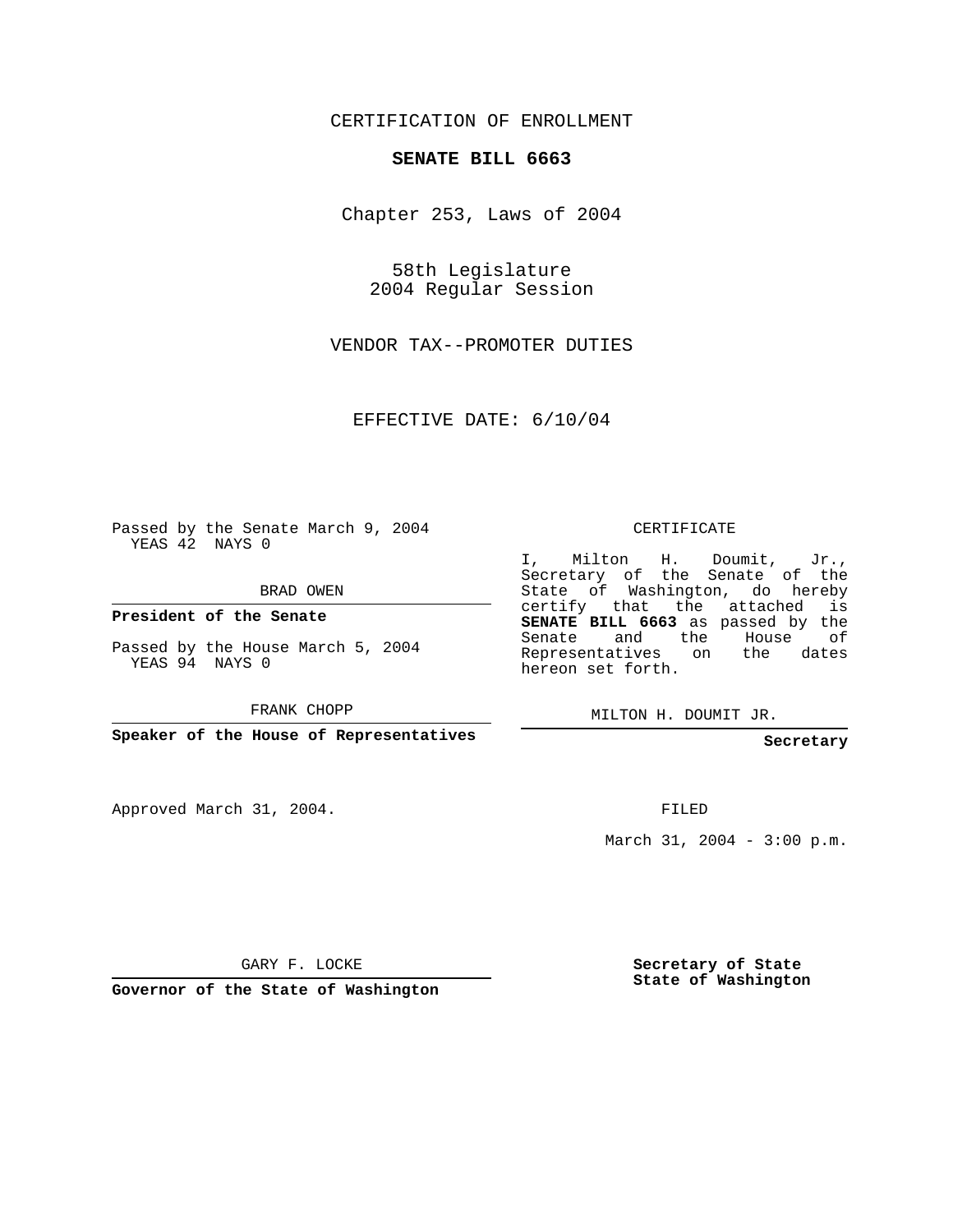## **SENATE BILL 6663** \_\_\_\_\_\_\_\_\_\_\_\_\_\_\_\_\_\_\_\_\_\_\_\_\_\_\_\_\_\_\_\_\_\_\_\_\_\_\_\_\_\_\_\_\_

\_\_\_\_\_\_\_\_\_\_\_\_\_\_\_\_\_\_\_\_\_\_\_\_\_\_\_\_\_\_\_\_\_\_\_\_\_\_\_\_\_\_\_\_\_

## AS AMENDED BY THE HOUSE

Passed Legislature - 2004 Regular Session

**State of Washington 58th Legislature 2004 Regular Session By** Senators Hewitt, Rasmussen, Honeyford, Prentice, Kastama, Doumit and Sheahan

Read first time 01/28/2004. Referred to Committee on Commerce & Trade.

 1 AN ACT Relating to promoters duties with respect to vendor tax 2 registration; and amending RCW 82.32.033.

3 BE IT ENACTED BY THE LEGISLATURE OF THE STATE OF WASHINGTON:

 4 **Sec. 1.** RCW 82.32.033 and 2003 1st sp.s. c 13 s 15 are each 5 amended to read as follows:

 (1) A promoter of a special event within the state of Washington shall not permit a vendor to make or solicit retail sales of tangible personal property or services at the special event unless the promoter 9 ((obtains)) makes a good faith effort to obtain verification that the vendor has obtained a certificate of registration from the department.

11 (2) A promoter of a special event shall:

12 (a) Keep, in addition to the records required under RCW 82.32.070, 13 a record of the dates and place of each special event, and the name, 14 address, and registration certificate number of ((vendors)) each vendor 15 permitted to make or solicit retail sales of tangible personal property 16 or services at the special event. The record of the date and place of 17 a special event, and the name, address, and registration certificate 18 number of each vendor at the event shall be preserved for a period of 19 one year from the date of a special event; and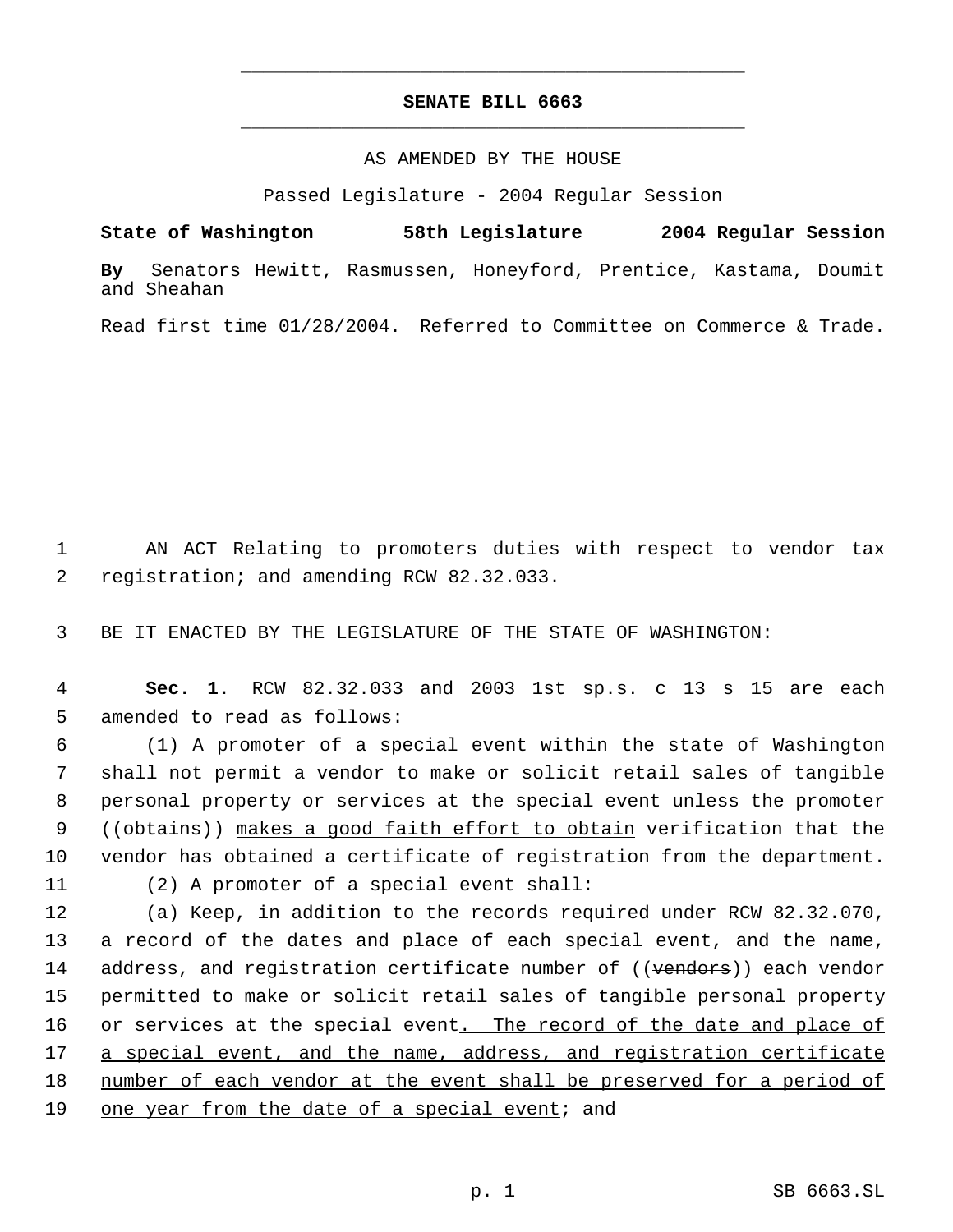(b) Provide to the department, within twenty days of receipt of a written request from the department, a list of vendors permitted to make or solicit retail sales of tangible personal property or services. The list shall be in a form and contain such information as the department may require, and shall include the date and place of the event, and the name, address, and registration certificate number of each vendor.

8 (3) If a promoter fails to make a good faith effort to comply with the provisions of this section, the promoter is liable for the penalties provided in this subsection (3).

11 (a) If a promoter fails to make a good faith effort to comply with the provisions of subsection (1) of this section, the department shall impose a penalty of one hundred dollars for each vendor permitted to make or solicit retail sales of tangible personal property or services at the special event.

16 (b) If a promoter fails to make a good faith effort to comply with the provisions of subsection (2)(b) of this section, the department shall impose a penalty of:

 (i) Two hundred fifty dollars if the information requested is not received by the department within twenty days of the department's 21 written request; and

 (ii) One hundred dollars for each vendor for whom the information as required by subsection (2)(b) of this section is not provided to the department.

 (4) The aggregate of penalties imposed under subsection (3) of this section may not exceed two thousand five hundred dollars for a special event if the promoter has not previously been penalized under this section. Under no circumstances is a promoter liable for sales tax or business and occupation tax not remitted to the department by a vendor at a special event.

 (5) The department shall notify a promoter by mail of any penalty imposed under this section, and the penalty shall be due within thirty days from the date of the notice. If any penalty imposed under this section is not received by the department by the due date, there shall be assessed interest on the unpaid amount beginning the day following the due date until the penalty is paid in full. The rate of interest shall be computed on a daily basis on the amount of outstanding penalty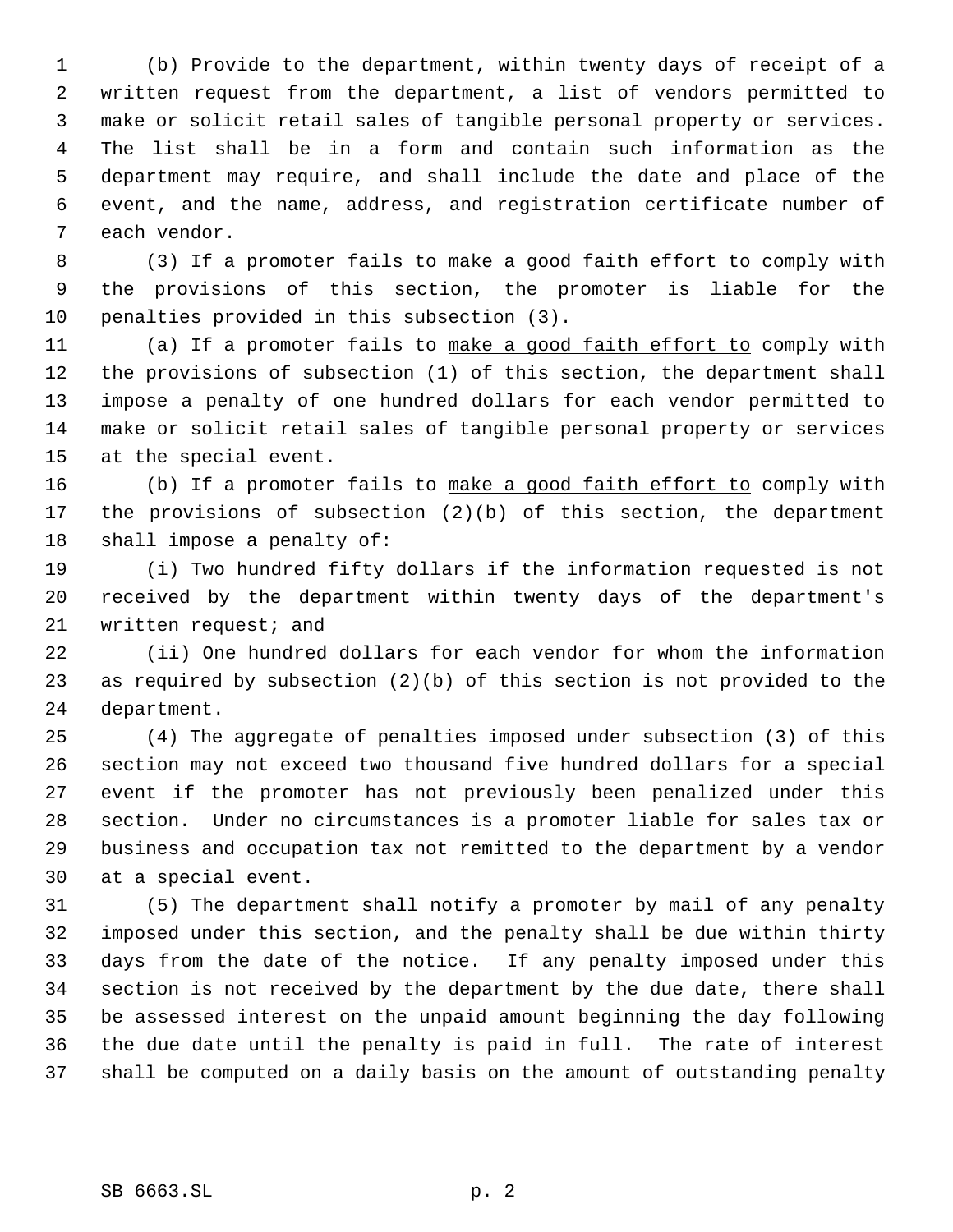at the rate as computed under RCW 82.32.050(2). The rate computed shall be adjusted annually in the same manner as provided in RCW  $3 \quad 82.32.050(1)(c)$ .

(6) For purposes of this section:

 (a) "Promoter" means a person who organizes, operates, or sponsors a special event and who contracts with vendors for participation in the special event.

 (b) "Special event" means an entertainment, amusement, recreational, educational, or marketing event, whether held on a regular or irregular basis, at which more than one vendor makes or solicits retail sales of tangible personal property or services. The term includes, but is not limited to: Auto shows, recreational vehicle shows, boat shows, home shows, garden shows, hunting and fishing shows, stamp shows, comic book shows, sports memorabilia shows, craft shows, art shows, antique shows, flea markets, exhibitions, festivals, concerts, swap meets, bazaars, carnivals, athletic contests, circuses, fairs, or other similar activities. "Special event" does not include an event that is organized for the exclusive benefit of any nonprofit organization as defined in RCW 82.04.3651. An event is organized for the exclusive benefit of a nonprofit organization if all of the gross proceeds of retail sales of all vendors at the event inure to the benefit of the nonprofit organization on whose behalf the event is being held. "Special event" does not include athletic contests that involve competition between teams, when such competition consists of more than five contests in a calendar year by at least one team at the same facility or site.

 (c) "Vendor" means a person who, at a special event, makes or solicits retail sales of tangible personal property or services.

 (7) "Good faith effort to comply" and "good faith effort to obtain" may be shown by, but is not limited to, circumstances where a promoter: (a) Includes a statement on all written contracts with its vendors that a valid registration certificate number issued by the department of revenue is required for participation in the special event and 34 requires vendors to indicate their registration certificate number on 35 these contracts; and

 (b) Provides the department with a list of vendors and their associated registration certificate numbers as provided in subsection (2)(b) of this section.